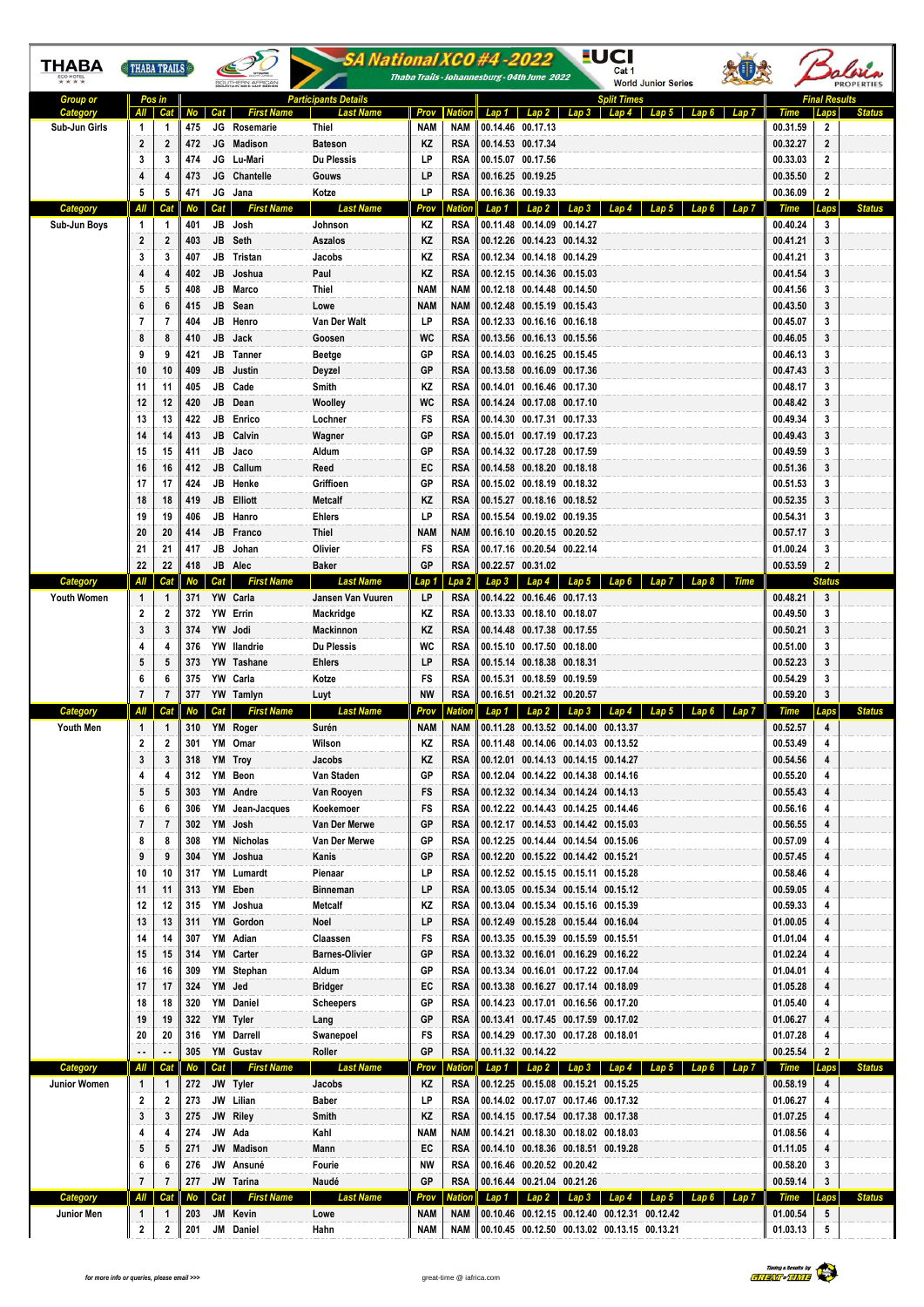| ТНАВА                            | THABA TRAILS   |          | SOUTHERN AF! |                 |                                        | SA National XCO #4 -2022<br>Thaba Trails - Johannesburg - 04th June 2022 |                  |               |       | <u>-</u> UCI<br>Cat 1<br><b>World Junior Series</b>                                                                 |                    |       |                                                                                                                                  |                      |                          |               |  |
|----------------------------------|----------------|----------|--------------|-----------------|----------------------------------------|--------------------------------------------------------------------------|------------------|---------------|-------|---------------------------------------------------------------------------------------------------------------------|--------------------|-------|----------------------------------------------------------------------------------------------------------------------------------|----------------------|--------------------------|---------------|--|
| <b>Group or</b>                  |                | Pos in   |              |                 |                                        | Participants Details                                                     |                  |               |       |                                                                                                                     | <b>Split Times</b> |       |                                                                                                                                  |                      | <b>Final Results</b>     |               |  |
| Categor                          | All I          | Cat      | No           | <b>Cat</b>      | <b>First Name</b>                      | Last I                                                                   | Prov             | lation        |       | Lap 1 Lap 2 Lap 3 Lap 4 Lap 5                                                                                       |                    |       | Lap 7<br>Lap 6                                                                                                                   | Time                 |                          |               |  |
|                                  | 3<br>4         | 3<br>4   | 204<br>202   | <b>JM</b>       | Massi<br>JM Ernest                     | Ambrosi<br>Roets                                                         | GP<br>NW         | RSA<br>RSA    |       | 00.10.48 00.13.08 00.13.15 00.13.18 00.13.12<br>00.10.47 00.12.55 00.13.35 00.13.29 00.13.36                        |                    |       |                                                                                                                                  | 01.03.41<br>01.04.22 | 5<br>5                   |               |  |
|                                  | 5              | 5        | 207          |                 | JM Ruan                                | Jansen Van Vuuren                                                        | LP               | RSA           |       | 00.11.13 00.13.16 00.13.18 00.13.31 00.13.08                                                                        |                    |       |                                                                                                                                  | 01.04.26             | 5                        |               |  |
|                                  | 6              | 6        | 206          | JM              | Jordan                                 | <b>Boshoff</b>                                                           | GP               | RSA           |       | 00.10.50 00.13.30 00.13.29 00.13.31 00.13.07                                                                        |                    |       |                                                                                                                                  | 01.04.27             | 5                        |               |  |
|                                  | 7              | 7        | 205          |                 | JM Phillip                             | Naude                                                                    | GP               | RSA           |       | 00.11.25 00.13.38 00.14.02 00.14.00 00.14.11                                                                        |                    |       |                                                                                                                                  | 01.07.16             | 5                        |               |  |
|                                  | 8              | 8        | 210          |                 | JM Blaine                              | Kieck                                                                    | GP               | RSA           |       | 00.11.32 00.14.23 00.13.48 00.14.08 00.14.06                                                                        |                    |       |                                                                                                                                  | 01.07.57             | 5                        |               |  |
|                                  | 9              | 9        | 209          | JM              | Justin                                 | Swanepoel                                                                | ΚZ               | RSA           |       | 00.11.34 00.14.01 00.14.11 00.14.21 00.14.10                                                                        |                    |       |                                                                                                                                  | 01.08.17             | 5                        |               |  |
|                                  | 10<br>11       | 10<br>11 | 208<br>211   | JM              | Jean-Jacques<br>JM Lourens             | Holtzhausen                                                              | FS<br>EC         | RSA<br>RSA    |       | 00.11.40 00.14.19 00.14.14 00.14.17 00.14.34<br>00.12.03 00.14.43 00.14.37 00.14.47 00.14.47                        |                    |       |                                                                                                                                  | 01.09.04<br>01.10.57 | 5<br>5                   |               |  |
|                                  | 12             | 12       | 228          |                 | <b>JM</b> Streicher                    | <b>Spies</b><br>Swart                                                    | WC               | RSA           |       | 00.12.25 00.14.56 00.14.59 00.15.23 00.14.15                                                                        |                    |       |                                                                                                                                  | 01.11.58             | 5                        |               |  |
|                                  | 13             | 13       | 218          | JM              | Jade                                   | Di-Sante                                                                 | GP               | RSA           |       | 00.12.22 00.14.49 00.14.53 00.15.00 00.15.04                                                                        |                    |       |                                                                                                                                  | 01.12.08             | 5                        |               |  |
|                                  | 14             | 14       | 213          | JM              | Connor                                 | Steytler                                                                 | ΚZ               | RSA           |       | 00.12.00 00.14.37 00.14.59 00.15.30 00.15.27                                                                        |                    |       |                                                                                                                                  | 01.12.33             | 5                        |               |  |
|                                  | 15             | 15       | 227          | JM              | Luan                                   | Snyman                                                                   | LP               | RSA           |       | 00.12.28 00.14.51 00.15.07 00.15.13 00.14.55                                                                        |                    |       |                                                                                                                                  | 01.12.34             | 5                        |               |  |
|                                  | 16             | 16       | 224          |                 | JM Kieran                              | Woest                                                                    | GP               | RSA           |       | 00.12.31 00.14.14 00.14.53 00.15.57 00.15.06                                                                        |                    |       |                                                                                                                                  | 01.12.41             | 5                        |               |  |
|                                  | 17             | 17       | 226          |                 | JM Tian                                | Correia                                                                  | FS               | RSA           |       | 00.12.40 00.14.43 00.14.49 00.15.10 00.15.35                                                                        |                    |       |                                                                                                                                  | 01.12.57             | 5                        |               |  |
|                                  | 18<br>19       | 18<br>19 | 215<br>212   | JM<br><b>JM</b> | Calem<br>William                       | Angus<br>Mills                                                           | GP<br>GP         | RSA<br>RSA    |       | 00.12.29 00.14.48 00.15.22 00.15.15 00.15.13<br>00.13.04 00.15.08 00.15.21 00.14.55 00.14.43                        |                    |       |                                                                                                                                  | 01.13.07<br>01.13.11 | 5<br>5                   |               |  |
|                                  | 20             | 20       | 216          |                 | JM Ruben                               | Gombos                                                                   | GP               | RSA           |       | 00.12.24 00.15.13 00.15.24 00.15.15 00.15.07                                                                        |                    |       |                                                                                                                                  | 01.13.23             | 5                        |               |  |
|                                  | 21             | 21       | 219          |                 | JM Lood                                | Goosen                                                                   | WC               | RSA           |       | 00.12.05 00.15.35 00.15.23 00.15.15 00.15.12                                                                        |                    |       |                                                                                                                                  | 01.13.30             | 5                        |               |  |
|                                  | 22             | 22       | 220          | JM              | Aaron                                  | Pietersen                                                                | GP               | RSA           |       | 00.12.26 00.15.13 00.15.24 00.15.22 00.15.19                                                                        |                    |       |                                                                                                                                  | 01.13.44             | 5                        |               |  |
|                                  | 23             | 23       | 223          | JM              | Pieter                                 | Van Eeden                                                                | GP               | RSA           |       | 00.12.39 00.15.32 00.15.33 00.15.35 00.15.36                                                                        |                    |       |                                                                                                                                  | 01.14.55             | 5                        |               |  |
|                                  | 24             | 24       | 217          |                 | JM Divan                               | De Klerk                                                                 | GР               | RSA           |       | 00.13.05 00.15.44 00.15.47 00.15.59 00.16.09                                                                        |                    |       |                                                                                                                                  | 01.16.44             | 5                        |               |  |
|                                  | 25<br>26       | 25<br>26 | 221<br>214   |                 | JM Greg<br>JM Hendre                   | Lawson<br>De Villiers                                                    | WC<br>WC         | RSA<br>RSA    |       | 00.12.58 00.15.57 00.16.05 00.16.06<br>00.13.08 00.16.07 00.16.04 00.16.26                                          |                    |       |                                                                                                                                  | 01.01.06<br>01.01.45 | 4<br>4                   |               |  |
|                                  | 27             | 27       | 229          |                 | JM Herman                              | Brand                                                                    | GP               | RSA           |       | 00.13.19 00.15.54 00.16.36 00.16.52                                                                                 |                    |       |                                                                                                                                  | 01.02.41             | 4                        |               |  |
|                                  | 28             | 28       | 230          |                 | JM André                               | Steenekamp                                                               | GP               | RSA           |       | 00.13.34 00.16.38 00.17.46 00.20.09                                                                                 |                    |       |                                                                                                                                  | 01.08.07             | 4                        |               |  |
| Category                         | All            | Cat      | No           | Cat             | <b>First Name</b>                      | <b>Last Name</b>                                                         | Prov             | ation         | Lap 1 | Lap 2<br>Lap3                                                                                                       | Lap 4              | Lap 5 |                                                                                                                                  | Time                 | Lans                     | <b>Status</b> |  |
| <b>Elite Women Group</b>         | 1              | -1       | 106          |                 | <b>EW</b> Janice                       | Venter                                                                   | WC               | RSA           |       | 00.14.05 00.16.46 00.16.47 00.16.49 00.17.14 00.17.53                                                               |                    |       |                                                                                                                                  | 01.39.34             | 6                        |               |  |
|                                  | 2              | 2        | 102          |                 | EW Rimari                              | Sutton                                                                   | GP               | RSA           |       | 00.13.59 00.16.32 00.16.57 00.17.13 00.18.51 00.18.08                                                               |                    |       |                                                                                                                                  | 01.41.40             | 6                        |               |  |
|                                  | 3              | 3        | 103          |                 | EW Lehane                              | Oosthuizen                                                               | WC               | RSA           |       | 00.14.26 00.17.38 00.17.31 00.17.43 00.19.40 00.18.32                                                               |                    |       |                                                                                                                                  | 01.45.30             | 6                        |               |  |
|                                  | 4<br>5         | 4<br>5   | 101<br>104   |                 | <b>EW</b> Monique<br><b>EW</b> Karlise | Du Plessis<br><b>Scheepers</b>                                           | <b>NAM</b><br>GР | NAM<br>RSA    |       | 00.15.01  00.17.45  00.17.47  00.18.18  00.19.01  00.18.11<br>00.15.00 00.18.27 00.18.38 00.18.49 00.18.59 00.18.59 |                    |       |                                                                                                                                  | 01.46.03<br>01.48.52 | 6<br>6                   |               |  |
|                                  | 6              | 6        | 105          |                 | EW Eliz-Mari                           | Pretorius                                                                | LP               | RSA           |       | 00.14.44 00.17.51 00.24.15 00.20.13 00.21.10 00.22.58                                                               |                    |       |                                                                                                                                  | 02.01.11             | 6                        |               |  |
|                                  | 7              | 7        | 107          |                 | <b>EW</b> Kathleen                     | Baker                                                                    | GР               | RSA           |       | 00.16.19 00.20.19 00.21.10 00.21.25 00.22.03                                                                        |                    |       |                                                                                                                                  | 01.41.16             | 5                        |               |  |
|                                  | 8              | 1        | 109          |                 | <b>UW</b> Monique                      | Swart                                                                    | МP               | RSA           |       | 00.17.05 00.20.42 00.22.00 00.22.08 00.21.55                                                                        |                    |       |                                                                                                                                  | 01.43.50             | 5                        |               |  |
|                                  | 9              | 8        | 108          |                 | <b>EW Cailin</b>                       | Fourie                                                                   | NW               | RSA           |       | 00.19.24 00.23.01 00.23.38 00.24.56 00.25.00                                                                        |                    |       |                                                                                                                                  | 01.55.59             | 5                        |               |  |
| Category<br>Elite Men Group      | 1              | Ca<br>1  | -1           | Cat             | <b>First Name</b><br><b>EM</b> Philip  | Last Namı<br>Buys                                                        | Prov<br>GP       | latior<br>RSA | Lap 1 | Lap 2<br>Lap 3                                                                                                      | Lap 4              | Lap 5 | Lan 6<br>Lan 7<br>00.10.14 00.12.23 00.12.25 00.12.23 00.12.30 00.12.44 00.12.45                                                 | Time<br>01.25.24     | Lans<br>7                | <b>Status</b> |  |
|                                  | 2              | 2        | 4            |                 | EM Arno                                | Du Toit                                                                  | WC               | RSA           |       |                                                                                                                     |                    |       | 00.10.15        00.12.23        00.12.46        00.12.47        00.12.57        00.12.59        00.12.53                         | 01.27.00             |                          |               |  |
|                                  | 3              | 3        | 15           |                 | <b>EM</b> Wessel                       | Botha                                                                    | GР               | RSA           |       |                                                                                                                     |                    |       | 00.10.48 00.13.07 00.12.56 00.12.52 00.12.51 00.12.35 00.12.23                                                                   | 01.27.32             | 7                        |               |  |
|                                  | 4              | 1        | 5            |                 | <b>UM</b> Luke                         | Moir                                                                     | WC               | RSA           |       |                                                                                                                     |                    |       | 00.10.21 00.12.34 00.12.47 00.13.34 00.12.54 00.12.58 00.12.47                                                                   | 01.27.55             | $\overline{7}$           |               |  |
|                                  | 5              | 2        | 3            |                 | <b>UM</b> Cameron                      | Wright                                                                   | aus              | AUS           |       |                                                                                                                     |                    |       | 00.10.24 00.12.42 00.13.01 00.13.11 00.12.53 00.12.55 00.12.52                                                                   | 01.27.58             | 7                        |               |  |
|                                  | 6              | 3        | 11           |                 | <b>UM</b> Michael                      | Foster                                                                   | ΚZ               | RSA           |       |                                                                                                                     |                    |       | 00.10.38 00.12.55 00.13.03 00.12.50 00.12.54 00.12.59 00.13.04                                                                   | 01.28.23             | $\overline{7}$           |               |  |
|                                  | 7              | 4        | 17           |                 | <b>UM</b> Jaedon                       | Terlouw                                                                  | GР               | RSA           |       |                                                                                                                     |                    |       | 00.11.00 00.13.10 00.13.09 00.13.07 00.13.10 00.13.26 00.13.40                                                                   | 01.30.42             | 7                        |               |  |
|                                  | 8<br>9         | 5<br>6   | 7<br>9       |                 | UM Keagan<br><b>UM</b> Daniel          | Bontekoning<br>Van Der Watt                                              | WC<br>ΚZ         | RSA<br>RSA    |       |                                                                                                                     |                    |       | 00.10.59 00.13.45 00.13.31 00.13.02 00.13.11 00.13.18 00.13.12<br>00.10.37 00.13.08 00.13.15 00.13.12 00.13.24 00.13.54 00.13.56 | 01.30.58<br>01.31.26 | $\overline{7}$<br>7      |               |  |
|                                  | 10             | 7        | 10           |                 | <b>UM</b> Luca                         | Ruwiel                                                                   | WC               | RSA           |       |                                                                                                                     |                    |       | 00.11.15 00.13.17 00.13.11 00.13.09 00.13.31 00.13.46 00.13.55                                                                   | 01.32.04             | 7                        |               |  |
|                                  | 11             | 8        | 16           |                 | <b>UM</b> Matthew                      | Scott                                                                    | ΚZ               | RSA           |       |                                                                                                                     |                    |       | 00.10.50 00.13.16 00.13.38 00.13.31 00.14.04 00.14.00 00.14.06                                                                   | 01.33.25             | 7                        |               |  |
|                                  | 12             | 9        | 6            |                 | <b>UM</b> Daniel                       | Van Der Walt                                                             | WC               | RSA           |       |                                                                                                                     |                    |       | 00.11.16 00.13.37 00.14.26 00.13.44 00.13.40 00.13.40 00.13.31                                                                   | 01.33.54             | $\overline{7}$           |               |  |
|                                  | 13             | 10       | 18           |                 | UM Johan                               | De Villiers                                                              | GP               | RSA           |       |                                                                                                                     |                    |       | 00.10.49 00.13.13 00.13.46 00.13.43 00.13.45 00.14.18 00.14.27                                                                   | 01.34.01             | $\overline{7}$           |               |  |
|                                  | 14<br>15       | 11<br>12 | 13<br>21     |                 | <b>UM</b> Unathi<br><b>UM</b> Thomas   | Nxumalo<br>Hudson                                                        | ΚZ<br>WC         | RSA<br>RSA    |       |                                                                                                                     |                    |       | 00.11.10 00.13.30 00.13.40 00.13.55 00.14.07 00.14.02 00.13.58<br>00.11.12 00.13.39 00.13.45 00.13.53 00.13.52 00.14.04 00.14.23 | 01.34.22<br>01.34.48 | 7<br>7                   |               |  |
|                                  | 16             | 13       | 19           |                 | UM Jean                                | Du Plessis                                                               | LP               | RSA           |       |                                                                                                                     |                    |       | 00.11.39 00.13.43 00.14.00 00.13.44 00.13.56 00.14.08 00.14.15                                                                   | 01.35.25             | $\overline{\phantom{a}}$ |               |  |
|                                  | 17             | 4        | 22           |                 | EM Ethan                               | Alford                                                                   | GP               | RSA           |       |                                                                                                                     |                    |       | 00.11.36 00.14.09 00.14.15 00.14.25 00.14.34 00.14.47 00.15.31                                                                   | 01.39.17             | 7                        |               |  |
|                                  | 18             | 14       | 20           |                 | <b>UM</b> Matteo                       | Damilano                                                                 | GP               | RSA           |       | 00.11.40 00.13.39 00.13.54 00.14.25 00.15.19 00.16.42                                                               |                    |       |                                                                                                                                  | 01.25.39             | 6                        |               |  |
|                                  | 19             | 5        | 14           |                 | <b>EM</b> Gontse                       | Molefhe                                                                  | BOT              | вот           |       | 00.12.12 00.15.01 00.16.10 00.15.07 00.15.29 00.16.06                                                               |                    |       |                                                                                                                                  | 01.30.05             | 6                        |               |  |
|                                  | 20             | 15       | 23           |                 | <b>UM</b> Aaron                        | Stadler                                                                  | GР               | RSA           |       | 00.14.43 00.16.53 00.16.34 00.16.59 00.17.49 00.17.39                                                               |                    |       |                                                                                                                                  | 01.40.37             | 6                        |               |  |
|                                  | 21<br>All      | 16       | 24           |                 | <b>UM</b> Reynard                      | Vorster                                                                  | GР               | RSA           |       | 00.14.42 00.19.20 00.21.19 00.27.05 00.19.21                                                                        |                    |       |                                                                                                                                  | 01.41.47             | 5                        | <b>Status</b> |  |
| Category<br>ALL Master Women 30+ | $\mathbf{1}$   | Cat<br>1 | No<br>772    | Cat             | <b>First Name</b><br><b>MW</b> Monica  | <b>Last Name</b><br>Glover                                               | Prov<br>GР       | lation<br>RSA |       | Lap 1   Lap 2   Lap 3   Lap 4   Lap 5  <br>00.14.37 00.17.40 00.17.16                                               |                    |       | Lap 6<br>Lap 7                                                                                                                   | Time<br>00.49.33     | Laps<br>3                |               |  |
|                                  | 2              | 1        | 771          |                 | VW Marisa                              | Van Der Linde                                                            | GP               | RSA           |       | 00.15.14 00.17.55 00.17.39                                                                                          |                    |       |                                                                                                                                  | 00.50.48             | 3                        |               |  |
|                                  | 3              | 1        | 779          |                 | SW Sanchia                             | Malan                                                                    | ΚZ               | RSA           |       | 00.15.38 00.17.44 00.17.49                                                                                          |                    |       |                                                                                                                                  | 00.51.11             | 3                        |               |  |
|                                  | 4              | 2        | 778          |                 | VW Nadine                              | Nunes                                                                    | ΚZ               | RSA           |       | 00.15.38 00.18.49 00.18.56                                                                                          |                    |       |                                                                                                                                  | 00.53.23             | 3                        |               |  |
|                                  | 5              | 3        | 773          |                 | VW Leonora                             | Changuion                                                                | GР               | RSA           |       | 00.16.05 00.19.41 00.20.34                                                                                          |                    |       |                                                                                                                                  | 00.56.20             | 3                        |               |  |
|                                  | 6              | 2        | 777          |                 | SW Christina                           | Louw                                                                     | GP               | RSA           |       | 00.17.02 00.21.18 00.21.32                                                                                          |                    |       |                                                                                                                                  | 00.59.52             | 3                        |               |  |
|                                  | 7<br>8         | 4<br>2   | 776<br>775   |                 | VW Irma<br><b>MW</b> Christelle        | Du Plooy<br>Le Roux                                                      | GР<br>GР         | RSA<br>RSA    |       | 00.18.00 00.22.19 00.23.27<br>00.20.40 00.27.54 00.24.22                                                            |                    |       |                                                                                                                                  | 01.03.46<br>01.12.56 | 3<br>3                   |               |  |
| Category                         | All            | Cat      | No           | <b>Cat</b>      | <b>First Name</b>                      | <b>Last Name</b>                                                         | Prov             | Vation        | Lap 1 | Lap 2   Lap 3   Lap 4   Lap 5                                                                                       |                    |       | Lap 7                                                                                                                            | Time                 | Laps                     | <b>Status</b> |  |
| Sub Vet Men                      | $\overline{1}$ | 1        |              |                 | 703 SV Phillip                         | Malan                                                                    | GР               | RSA           |       | 00.12.06 00.14.20 00.14.30 00.14.47 00.14.37                                                                        |                    |       |                                                                                                                                  | 01.10.20             | 5                        |               |  |